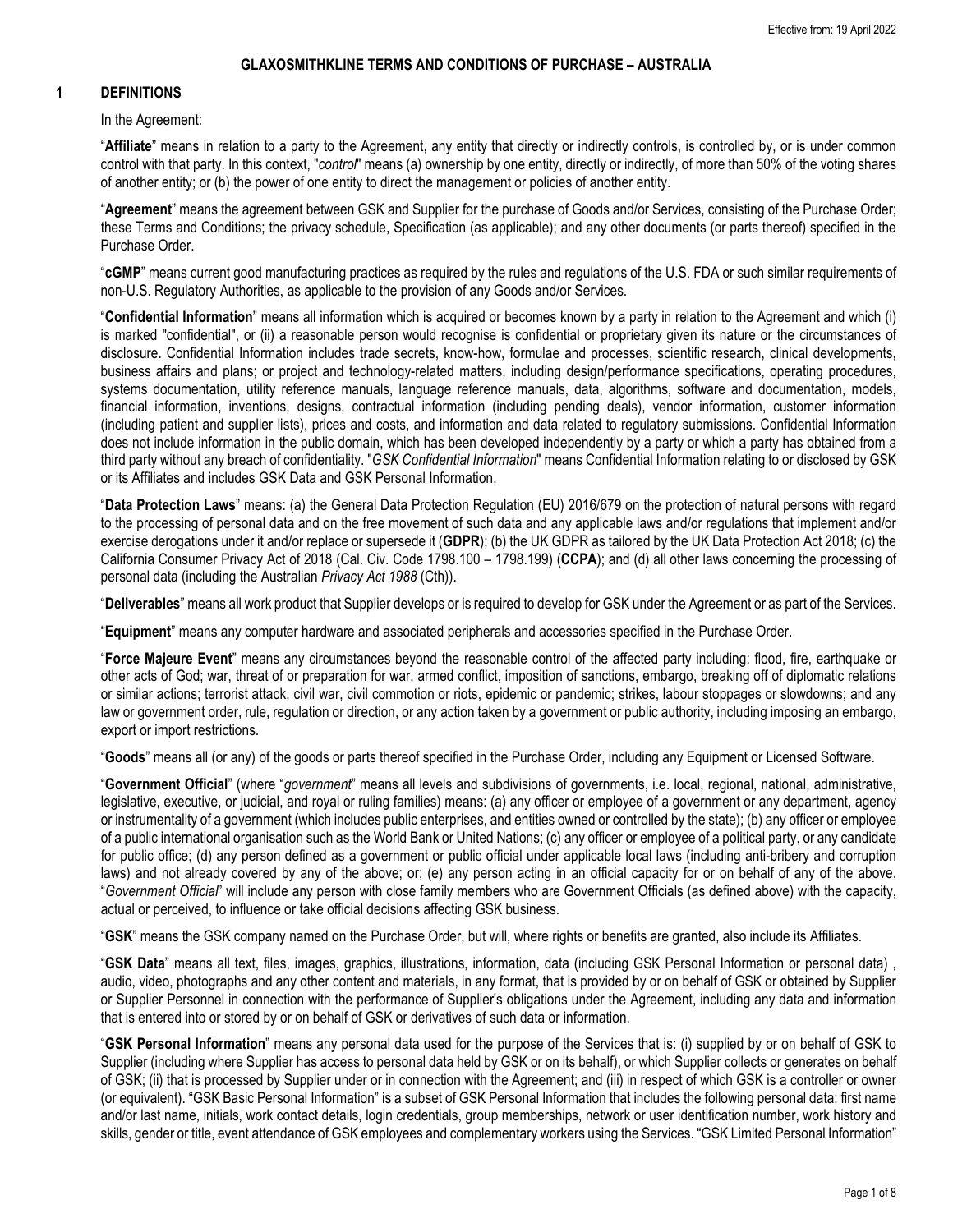is a subset of GSK Basic Personal Information that includes the following personal data: first name and/or last name, initials, work contact details, and login credentials needed to engage Supplier Services.

"**GSK Policies**" means any policies or procedures appended to the Purchase Order or these Terms and Conditions or provided or made available by GSK to Supplier in writing (including presentation of a URL at which such policy is displayed).

"**GST**" means the Goods and Services Tax as defined in A New Tax System (Goods and Services Tax) Act 1999 (Cth) and its associated Regulations as amended.

"**Intellectual Property Rights**" or "**IPR**" means any patents (including continuations, divisionals, continuations-in-part, reissues, renewals, registrations, confirmations, re-examinations and any extensions related thereto, including supplementary protection certificates, foreign equivalents or counterparts, and other filings thereof), discoveries, developments, inventions (whether patentable or not) howsoever conceived and whether or not reduced to practice, invention disclosures, utility models, improvements, data, rights in data, chemical structures, formulas, processes, methods of preparation, compositions of matter, formulations, methods of use or delivery, specifications, computer programs or models and related documentation including computer programming code, algorithms, circuit designs and logic designs (regardless of form, including for machine learning), designs, rights (registered and unregistered) in designs, copyright works, copyright and related rights, database rights, domain names, topography rights, trademarks and service marks (whether registrable or not), trade secrets, trade dress, know how, rights in unpatented know-how, rights of confidence, applications to register any of the aforementioned rights and the rights to file the same including the rights to establish and claim priority under the Paris Convention for the protection of industrial property or otherwise, and any other intellectual or industrial property rights of any nature whatsoever in any part of the world.

"**Law**" means all laws, statutes, rules, regulations, government orders and guidance, binding court orders, and industry guidance and standards, including anti-bribery, cGMP, Environment, Health and Safety, and labour laws.

"**Licensed Software**" means the object code version of the software specified in the Purchase Order, all permitted reproductions of that software (whether made by GSK or any GSK Affiliate) and all associated user documentation, together with all New Versions, Releases and other upgrades provided by Supplier to GSK from time to time.

"**New Version**" means a new version of the Licensed Software which provides significant additional or enhanced functionality and/or significantly enhanced performance in comparison with the previous version, typically being identified by a change in the primary version number (i.e. version 1.0, 2.0, 3.0).

"**Packaging**" means all packaging for or relating to the Goods, including all bags, cases, carboys, cylinders, drums, pallets and other containers where relevant.

"**Personal Information**" means any information relating to an identified or identifiable individual.

"**Personnel**" means any employee, agent, subcontractor (including any subcontractor employee or agent) and other representative of a party or its Affiliate.

"**Processing**" means any operation or set of operations which is performed on any information or data, whether or not by automated means, such as collection, recording, organisation, structuring, storage, adaptation or alteration, retrieval, consultation, use, disclosure by transmission, dissemination or otherwise making available, alignment or combination, restriction, erasure or destruction.

"**Purchase Order**" means any GSK written order issued to Supplier setting out GSK's requirements for Goods or Services.

"**Quality Assurance Agreement**" or "**QAA**" means the quality assurance agreement(s) between the parties or their Affiliates that relate to the Goods and/or Services described in the Purchase Order.

"**Release**" means a revision of the Licensed Software which corrects faults, contains consolidated fault corrections, and/or adds minor functional enhancements, typically being identified by a change in the secondary version number (i.e. version 1.1, 1.2, 1.3).

"**Security Breach**" has the meaning given in clause [14.2.](#page-5-0)

"**Services**" means the services, including any Deliverables, specified in the Purchase Order.

"**Specification**" means the written specification for the Goods or Services, including those set forth in any applicable QAA, that is either supplied by GSK to Supplier or produced by Supplier and agreed in writing by GSK.

"**Supplier**" means the person or company named in the Purchase Order as "*Vendor*".

"**Terms and Conditions**" means the terms and conditions set out in this document, as amended from time to time in accordance with clause [20.3.](#page-7-0)

#### **2 BASIS OF CONTRACT; INTERPRETATION**

2.1 These Terms and Conditions apply to the purchase by GSK from Supplier of Goods and Services, to the exclusion of all terms and conditions which are implied by trade, custom, practice or course of dealing or which are endorsed upon any correspondence or documents issued by Supplier irrespective of their date of communication to GSK. However, the terms and conditions in any separately negotiated and signed written contract entered into by the parties in respect of the Goods or Services identified in the Purchase Order will overrule these Terms and Conditions.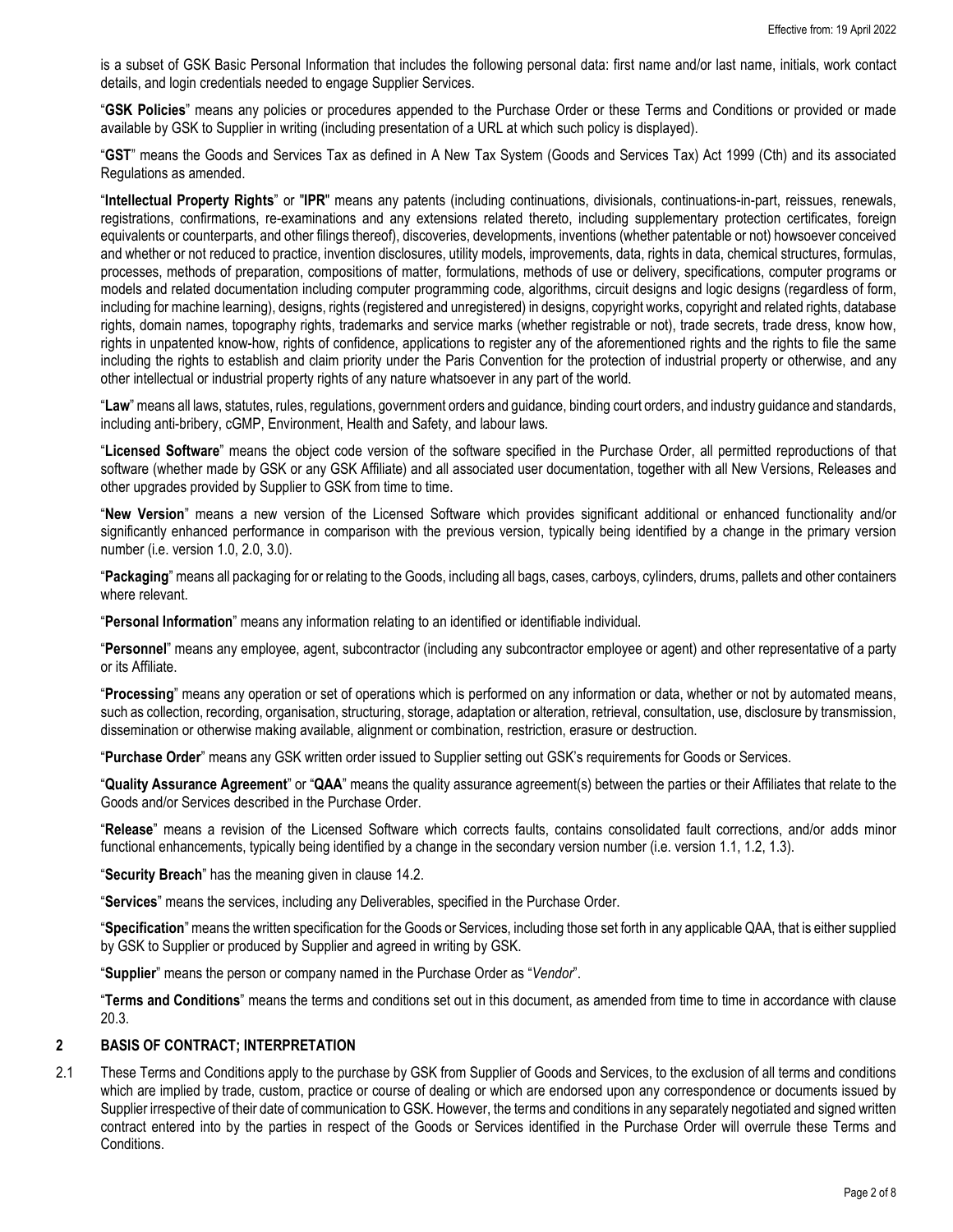- 2.2 The Purchase Order constitutes an offer by GSK to purchase Goods and/or Services specified therein in accordance with the Terms and Conditions. The Purchase Order and the Terms and Conditions are deemed to be accepted by Supplier on the earlier of: (a) Supplier issuing a written acceptance of the Purchase Order; or (b) Supplier doing any act consistent with fulfilling the Purchase Order, at which point the Agreement will come into existence.
- 2.3 By accepting the Purchase Order, Supplier agrees to be bound by the terms of the Agreement to the entire exclusion of all other terms and conditions (including Supplier's terms and conditions or those implied by trade, custom or practice). Where further Purchase Orders are accepted by Supplier, each further Order creates an individual legal contract governing the provision of the Goods and Services detailed in that Order.
- 2.4 Nothing in these Terms and Conditions limits, excludes or modifies or purports to limit, exclude or modify the statutory consumer guarantees as provided under the consumer law of Australia, as well as any other implied warranties under similar consumer protection laws of Australia.
- 2.5 Nothing in the Agreement will prevent GSK at any time from performing any part of the Services or producing the Goods itself or procuring them from a third party, and Supplier is not being appointed as an exclusive supplier of any of the Goods or Services.
- 2.6 No inference should be made from the fact the contracting entity is defined as "GSK" as to its legal relationship with GlaxoSmithKline plc or any of its Affiliates; and references to "GSK" infrastructure (premises, systems etc.), personnel, materials and policies and procedures may belong to or be provided by "GSK" or GlaxoSmithKline plc or any of its Affiliates.
- 2.7 Any words following the terms "including" or "include" will be construed as illustrative and will not limit the sense of the words, description, definition, phrase or term preceding those terms.

### **3 SUPPLIER RESPONSIBILITIES**

3.1 Supplier represents and warrants that: all Goods and Services supplied will comply with all applicable Law and Supplier's performance will not violate any agreement or obligation between Supplier and any third party; it has all necessary licences or consents required to supply the Goods and Services and has paid any royalties due to third parties where required; the Services and Deliverables (including the performance and use thereof) do not and will not at any time misappropriate, infringe upon or otherwise violate the IPR or other rights or licences of any third party; and where relevant, the Goods and Services provided to GSK will not contain any viruses or other malicious code that will degrade or infect any product, service, or any other software or GSK's network or systems. Nothing in the Agreement will prejudice any condition or warranty, express or implied, or any legal remedy to which GSK may be entitled in relation to the Agreement by virtue of any Law.

### <span id="page-2-3"></span>**4 SUPPLY OF GOODS**

- 4.1 The following clause[s 4.2](#page-2-0) to [4.5](#page-2-1) apply if Supplier is supplying Goods (including Equipment but excluding Licensed Software).
- <span id="page-2-0"></span>4.2 Supplier represents and warrants that: all Goods will be of satisfactory quality, and, where they are manufactured products, are free from defects in design, materials and workmanship; the Goods correspond with their description and any applicable Specification and are fit for any purposes that GSK expressly or impliedly makes known to Supplier; and at the point that Supplier delivers the Goods, Supplier will be the sole owner of that Equipment and/or Goods and that no other person has a legal or other interest which could mean that GSK is unable to own the Equipment and/or Goods outright.
- 4.3 Supplier will ensure that at no cost to GSK, the Goods are packaged and labelled in a manner suitable for transit and storage to enable them to reach their destination in good condition, protected against any unauthorised interference during storage, loading or transport; it will obtain for GSK's benefit, all unexpired manufacturer warranties relating to the Goods; the Goods are accompanied by a delivery note (and any other delivery documentation specified in the Purchase Order, QAA or otherwise in the Agreement) showing the date of the Purchase Order, the Purchase Order number, the type and quantity of Goods being delivered, the manufacturing batch number and the shelf-life (if applicable) or the manufacturing date, special storage instructions (if any), indication whether the Goods are dangerous or not, and, if the Goods are being delivered by instalment, the outstanding balance remaining to be delivered; and it states clearly on the delivery note any requirement for GSK to return any Packaging to Supplier. Any such Packaging will only be returned to Supplier at the cost of Supplier.
- <span id="page-2-1"></span>4.4 Supplier will deliver the Goods in accordance with the Incoterm 2020 rule specified in the Purchase Order. If no Incoterm is specified on the Purchase Order, Supplier will deliver the Goods at the time and at the named place for delivery and to the named person for delivery specified on the Purchase Order in accordance with the Incoterm 2020 Delivered at Place ("DAP") rule. Supplier will promptly inform GSK should there be any delay in delivery. Full legal and beneficial title and risk in the Goods will transfer to GSK on completion of the delivery of the Goods in accordance with this clause, subject to any contrary term or Incoterm specified in the Purchase Order.
- 4.5 Supplier will not deliver the Goods in instalments without GSK's prior written consent. Where it is agreed that Goods are to be delivered in instalments, they may (at GSK's option) be invoiced and paid for separately. However, failure by Supplier to deliver any one instalment on time or at all or any defect in an instalment will entitle GSK to the remedies set out in claus[e 8](#page-3-0) (without prejudice to GSK's other rights and remedies).
- 4.6 The following clause[s 4.7](#page-2-2) to [4.10](#page-3-1) apply if Supplier is licensing Licensed Software to GSK.
- <span id="page-2-2"></span>4.7 Supplier hereby grants to GSK and its Affiliates a perpetual, non-transferable (subject to the right of extension or assignment specified below), non-exclusive licence (the "*Licence*") to use the Licensed Software and make such copies thereof as may be necessary for its business, security, backup and archival purposes; use the Licensed Software on any hardware platform and in combination with other software; print copies of any user documentation supplied for use in association with the Licensed Software for its own internal use, in which event all proprietary notices on such user documentation will be reproduced; and permit GSK, its Affiliates and any GSK Personnel to exercise all of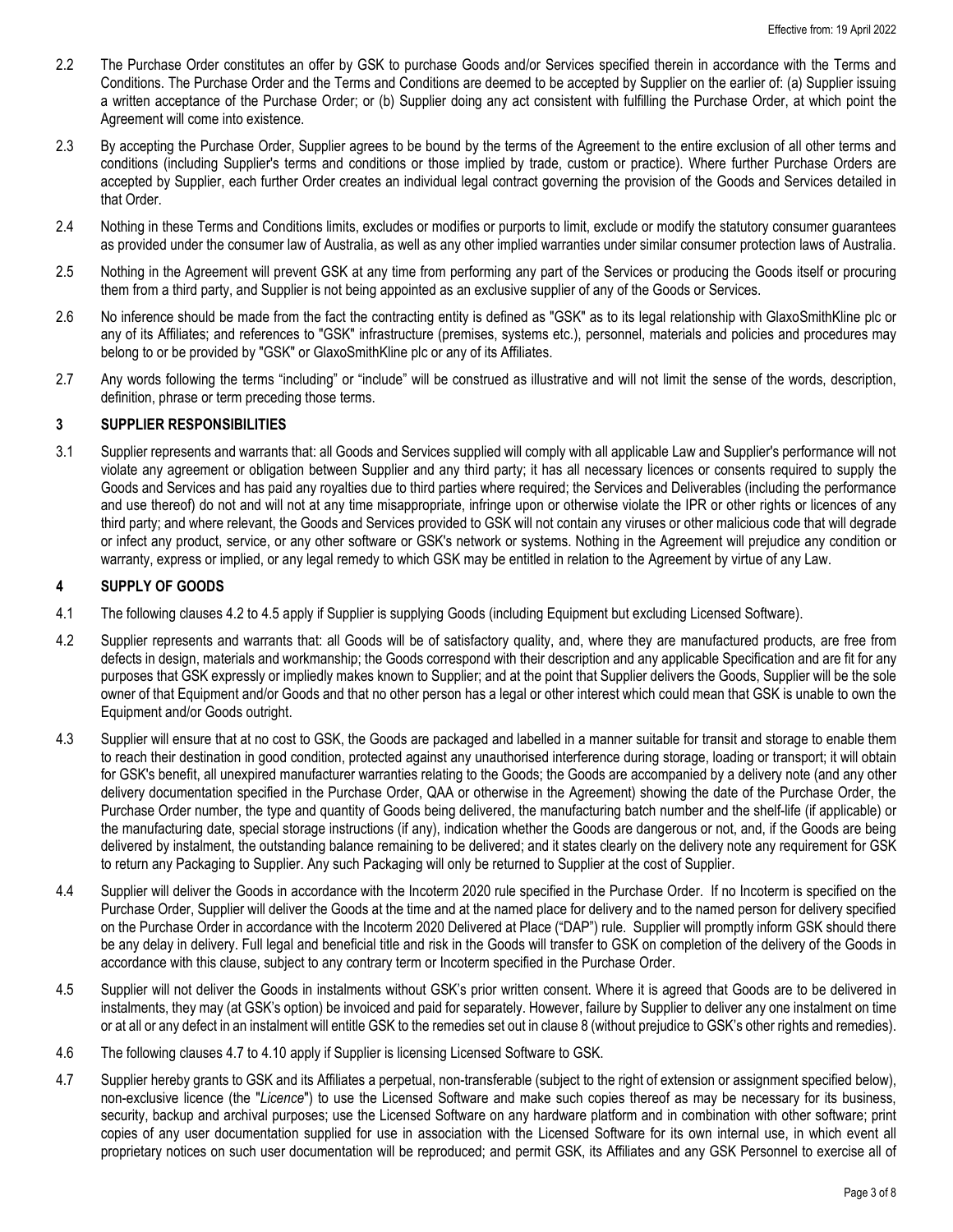the rights granted to GSK under the Licence. Where the Licensed Software is owned by Supplier, this Agreement will control over any conflicting terms and conditions set out in any licence terms applying to such software (e.g., shrinkwrap terms). Where any of the Licensed Software is owned or Licensed by a third party, Supplier represents that it has the right to provide such software according to the licence terms and other provisions set out in this clause [4.](#page-2-3) The Licence will, without requiring the consent of Supplier or entitling Supplier to charge any additional fees or charges, be capable of extension and assignment to any third party appointed by GSK or any GSK Affiliate to provide an outsourcing service, facilities management service or systems development/integration service arrangement so as to enable the nominated third party to use the Licensed Software in connection with GSK's business. Neither GSK nor any GSK Affiliate will modify, copy, adapt, reverse engineer, decompile, disassemble or modify the Licensed Software (either in whole or in part) except as permitted by law or under the Agreement.

- 4.8 This Licence entitles GSK to receive Releases as soon as they are released, free of charge; receive New Versions and associated Documentation as soon as they are released, free of charge; and receive information in relation to new products which may be of interest or use to GSK, it being agreed, however, that GSK will at no time be obliged to adopt, implement or use any Release or New Version or to purchase any new product.
- 4.9 For a period of 90 days following the date of delivery of any Licensed Software, or the date of delivery of any New Version or Release (the "*Warranty Period*"), Supplier represents and warrants that the Licensed Software will be free from material defects in design, materials and workmanship and will be fit for purpose and of satisfactory quality; Licensed Software will function and perform in all material respects in accordance with any applicable specification and user documentation; and the media upon which the Licensed Software, New Version or Release is supplied will be free from defects in materials and workmanship.
- <span id="page-3-1"></span>4.10 This Agreement will not apply to the provision of (i) any bespoke or customized software or any software development or (ii) any services to GSK that involve storage or processing of GSK Data at a non-GSK facility, including the provision of cloud or hosting services.

## **5 SUPPLY OF SERVICES**

- 5.1 Supplier represents and warrants that the Services correspond with their description and any applicable Specification and are fit for any purposes that GSK expressly or impliedly makes known to Supplier.
- 5.2 In providing the Services, Supplier will meet any performance dates, key performance indicators or service levels for the Services as set out in the Agreement or otherwise notified by GSK to Supplier; perform the Services and provide the Deliverables in a professional and diligent manner, using reasonable skill and care and in accordance with industry standards and best practices; use Supplier Personnel and duly appointed subcontractors who are suitably qualified, appropriately trained, experienced and in sufficient number, to perform the Services; provide all equipment, tools and vehicles and other such items as are required to provide the Services; use the best quality goods, materials, standards and techniques, and ensure that any Deliverables, and all goods and materials supplied and used in the Services or transferred to GSK, will be free from defects in workmanship, installation and design; and hold all materials, equipment and tools supplied by GSK to Supplier ("*GSK Materials*") in safe custody at its own risk, maintain GSK Materials in good condition until returned to GSK, and not dispose or use GSK Materials other than for the purpose of the Services.

### **6 COMPLIANCE WITH LAWS AND POLICIES**

Supplier will comply and will ensure that the Goods and Services comply with applicable Law and GSK Policies and will perform its obligations under the Agreement in a manner which enables GSK to comply with applicable Law in receipt or use of the Services and Deliverables. Unless prohibited by applicable Law, Supplier will promptly notify GSK in writing of any investigation or inquiry into any failure of Supplier to comply with applicable Law (including being listed by any government agency as debarred, suspended, proposed for suspension or debarment, or otherwise ineligible for government programs) or any GSK Policies in relation to its performance under the Agreement.

### **7 RECORDS AND AUDIT**

During the Term and for 3 years thereafter, Counterparty will keep complete and systematic records in relation to its performance under the Agreement, including compliance with applicable Law and GSK Policies. In addition to any audit rights separately agreed by the parties (e.g., in a QAA), during the term of the Agreement and for 1 year thereafter, GSK will have the right, during Supplier's normal business hours, to audit Supplier's records and compliance with all provisions of the Agreement. GSK will give Supplier reasonable advance notice of such audit; provided, however, such advanced notice will not be required in the case of audits by regulators, security-related reviews, investigations of claims of illegal behaviour, or where GSK reasonably suspects non-compliance with the Agreement where instead GSK will give such prior notice as is reasonably possible (which may be none). Supplier will, at GSK's reasonable and pre-agreed cost, provide all cooperation, access and assistance (including access to Supplier Personnel and facilities) to GSK and GSK's auditors and regulators as they may reasonably require when conducting the audit.

### <span id="page-3-0"></span>**8 GSK REMEDIES**

<span id="page-3-2"></span>8.1 If any of the Goods, Services or Deliverables is faulty or not in compliance with any warranty in the Agreement, then GSK will, without prejudice to any other rights or remedies, be entitled, at GSK's sole option, to: reject the Goods or Deliverables (in whole or in part) whether or not title has passed, following which Supplier must, within 5 working days, provide a full refund of the price of the rejected Goods or Services; require Supplier to, at Supplier's own cost, replace or repair the rejected Goods or to repeat performance of the Services within 5 working days of notice to that effect to Supplier (or such longer period as the parties agree); and/or cancel the Purchase Order and any other Purchase Orders and refuse to accept any subsequent delivery of the Goods or performance of the Services until the failure is cured.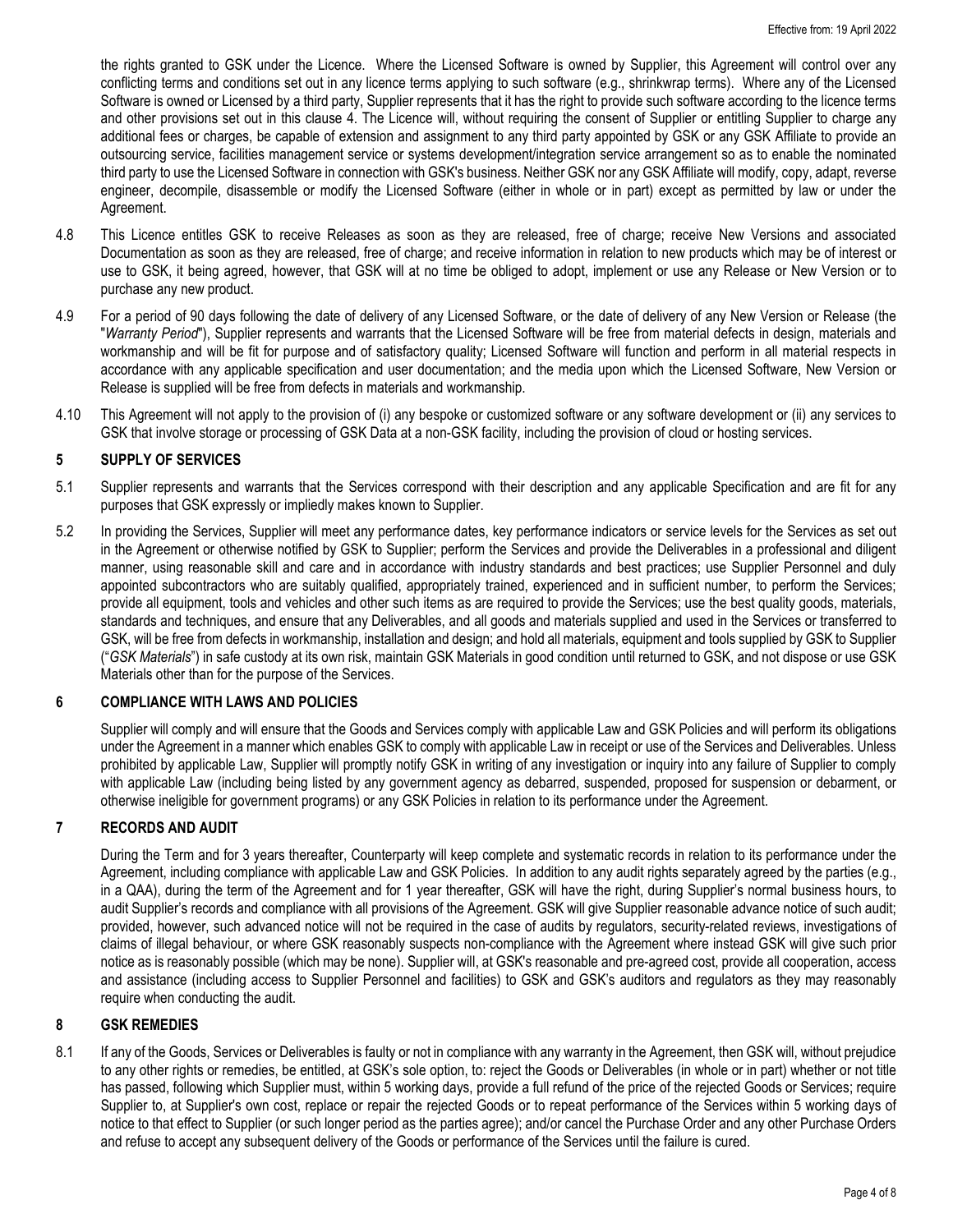- 8.2 In the event of a rejection (in whole or in part) or cancellation in accordance with clause [8.1](#page-3-2) where GSK does not require any replacement Goods or Services, GSK will cease to be bound by any payment obligation in relation to the rejected or cancelled Goods or Services.
- 8.3 If Supplier fails to correct a fault or any non-compliance in accordance with claus[e 8.1,](#page-3-2) then in addition to its right to further reject the Good or Deliverable, this will constitute a material breach of the Agreement which is not capable of remedy and, without prejudice to any other rights and remedies that GSK may have under the Agreement or otherwise, will entitle GSK by notice to Supplier to terminate the Agreement immediately.

#### **9 PRICE AND PAYMENT TERMS**

- 9.1 The price for the Goods or Services is the price set out in the Purchase Order. The price is exclusive of GST (where applicable) and, unless otherwise agreed in writing, inclusive of the costs of all Packaging, delivery and insurance.
- 9.2 Unless otherwise agreed, Supplier may invoice GSK for Goods on or at any time after the completion of delivery in compliance with the Agreement; and for Services, upon completion of the Services in compliance with the Agreement. The correct Purchase Order number must be quoted on all invoices, and GSK will accept no liability whatsoever for invoices, delivery notes or other communications that do not bear such Purchase Order number. GSK reserves the right to require invoices to be issued electronically under the Agreement such that they will be delivered to GSK via GSK's electronic global trading platform as specified in the Purchase Order (the "*GSK Invoicing Portal*"). Supplier will work with GSK, or GSK's nominated representative, and use reasonable efforts to ensure that Supplier is able to send invoices via the GSK Invoicing Portal. Supplier will bear all implementation or operating costs incurred by it in complying with this clause.
- 9.3 Unless the invoice is disputed by GSK or if the Goods or the Services have not been delivered or completed in accordance with the Agreement, GSK will pay invoices within such period as specified in the Purchase Order, which term will run from the date of receipt of the relevant, accurate, complete and audit-worthy invoice by GSK. GST (or any other equivalent tax), where applicable, will be shown separately on all invoices as a strictly net extra. If GSK disputes invoiced sums in good faith, GSK may withhold payment of the disputed sums (without prejudice to any other rights or remedies it may have) pending resolution of the dispute by the parties. Any payment for an undisputed *bona fide* invoice not received by the due date will be subject to an interest charge of 2% per annum above the base rate of Barclays Bank Plc base rate from time to time calculated from the date of notice of such late payment being received by GSK.
- 9.4 Fees referred to in an Engagement Letter are expressed exclusive of GST unless otherwise stated. To the extent that fees are expressed exclusive of GST, GST will be added to the agreed fee for the Goods or Services, where applicable, in respect of such fees or the services to which such fees relate in accordance with the requirements of GST laws. This is subject to the supplier providing GSK with a valid tax invoice.
- 9.5 GSK reserves the right to set off any sums which Supplier owes GSK under the Agreement or any other contract between the parties.

#### <span id="page-4-1"></span>**10 INTELLECTUAL PROPERTY RIGHTS**

- 10.1 No Assignment. GSK retains Intellectual Property Rights in, and ownership of all materials, plans, drawings, tools, data, the Specification, patterns or designs provided by GSK to Supplier, and they will all be returned at any time in good condition to GSK at GSK's request or upon termination of the Agreement. Except as expressly stated in the Agreement, each party will retain all right, title and interest in and to its preexisting IPR and any IPR developed or acquired outside of the Agreement ("*Background IPR"*). The Agreement does not convey any licence rights, either express or implied, to any IPR unless expressly stated in the Agreement.
- 10.2 Arising IPR. For the purpose of this clause "*Arising IPR"* means IPR in and to any Goods and Deliverables and all other IPR created under the Agreement or in connection with the Services but excluding any Background IPR.
- 10.3 Supplier Licence. Supplier hereby grants GSK and its Affiliates a worldwide, non-exclusive, sublicensable (through multiple tiers), transferable, perpetual, irrevocable, fully paid-up, royalty-free licence to its IPR to the extent necessary for GSK and its Affiliates to use, modify, develop, distribute or otherwise exploit the Deliverables and Goods and receive and enjoy the Services. If Supplier uses any third party IPR in any Deliverables or Goods or which is required for GSK and/or its Affiliates to use, modify, develop, distribute or exploit the Deliverables or Goods, excluding Licensed Software, then Supplier will obtain GSK's prior written consent before using such third party IPR and will also obtain (at no additional cost to GSK) all necessary rights in the third party IPR to make the equivalent licence provided in this clause.
- 10.4 GSK Licence. GSK hereby grants Supplier a non-exclusive, non-transferable, revocable, fully paid-up, royalty free licence to GSK's IPR to use, copy and modify such materials as are made available by GSK to the extent necessary for Supplier to provide the Goods and Services and so far as GSK is free and able to do so. Supplier has no right to sublicense the same, except as necessary to any approved subcontractor and no right to reverse engineer, decompile or disassemble such GSK materials, except as expressly permitted by GSK.
- <span id="page-4-0"></span>10.5 Assignment of IPR Supplier will promptly disclose and deliver to GSK, in writing, any inventions, works of authorship (including software), improvements, developments or discoveries conceived, authored, made or reduced to practice by or on behalf of Supplier, either solely or in collaboration with others, created under the Agreement or in connection with the Services. Arising IPR will be the absolute property of GSK or GSK's nominee (being the entity notified by GSK to Supplier in writing from time to time), and to the extent that Arising IPR is capable of prospective assignment, Supplier hereby assigns absolutely with full title guarantee all right, title and interest in and to the Arising IPR to GSK or GSK's nominee together with: (a) all the rights, powers, privileges and immunities arising or accrued therefrom; (b) the right to apply for, prosecute and obtain registered design, patent or similar registered protection throughout the world with respect to the Arising IPR (or any part of it) (together with the right to claim priority from any patent applications) with the intent that the grant of any such protection will be in the name of and will vest in GSK or GSK's nominee absolutely; and (c) the right to institute and maintain proceedings for any infringement of the same, whether now, hereafter or which may have occurred before the date hereof including the right to claim and retain damages and other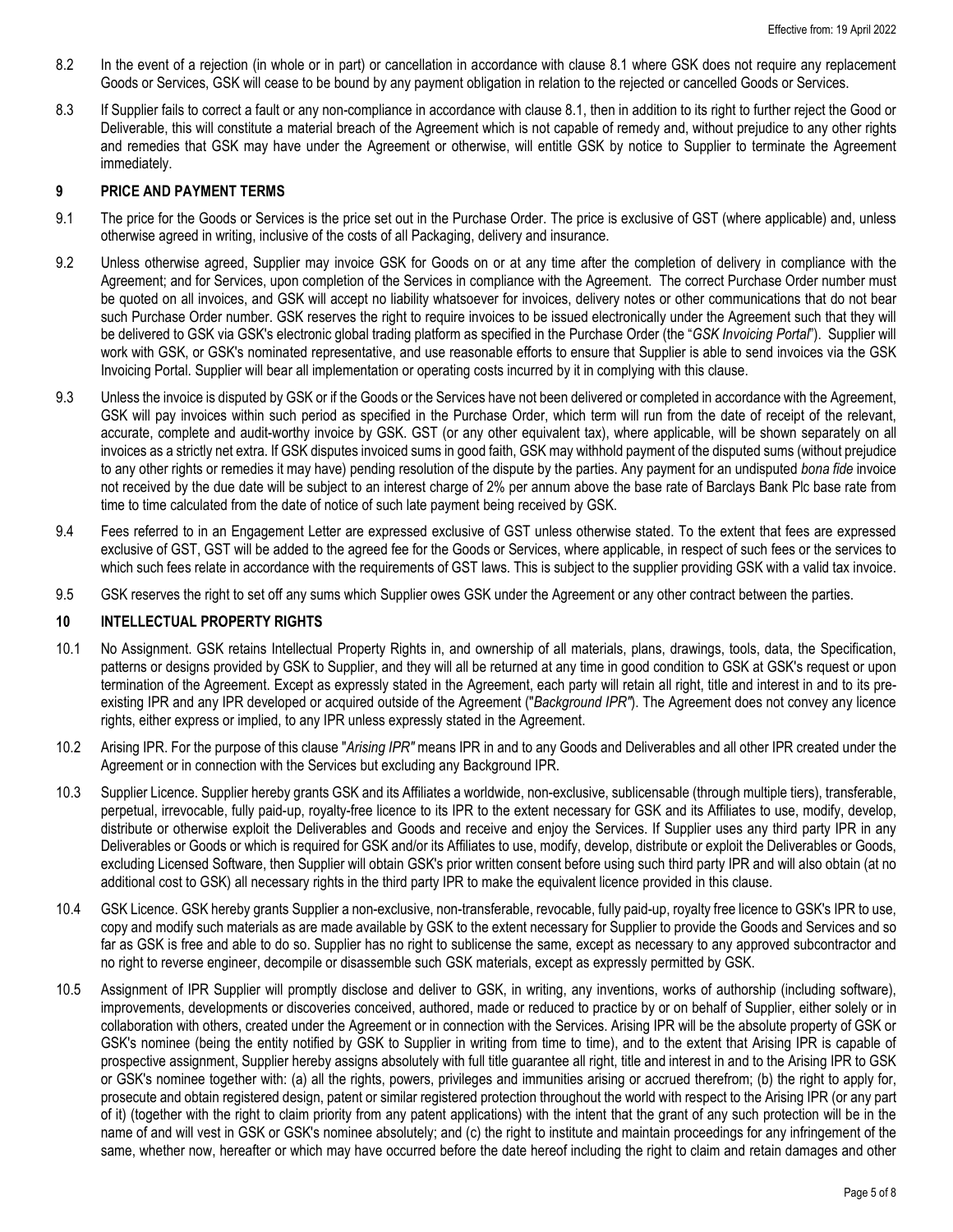relief obtained as a result of such proceedings, free from any liens, charges, licences and encumbrances to hold unto GSK or GSK's nominee absolutely. GSK or GSK's nominee will be responsible for all patent filing, prosecution, maintenance, enforcement, and defence of Arising IPR. To the extent any Arising IPR cannot be assigned prospectively, Supplier will assign such IPR to GSK or GSK's nominee as and when they are created. The assignment of IPR under this claus[e 10.5](#page-4-0) will take effect on the date of the Agreement in respect of any IPR then in existence, or as a present assignment of future rights that will take effect immediately on the coming into existence of the Arising IPR, as appropriate.

- 10.6 Supplier Personnel and Subcontractors. Supplier will only use Supplier Personnel that have waived their moral rights in respect of any Deliverables and have terms in their employment contracts and any other agreements with Supplier that give effect to this claus[e 10.](#page-4-1)
- 10.7 Further Assurance. At GSK's request and expense, Supplier will do, and will ensure that its Personnel will do, all things reasonably necessary, including executing any additional documents, to implement and give full effect to this clause and to evidence, perfect or protect GSK's rights in the Arising IPR and to cooperate with GSK in the filing, enforcement, defence and prosecution of any Arising IPR.

## **11 INDEMNITY AND INSURANCE**

- 11.1 To the fullest extent permitted by law, Supplier will indemnify, defend and hold harmless GSK, its Affiliates and each of their respective directors, officers, employees, and agents (each a "*GSK Indemnitee*") for any loss, liability and cost, including reasonable attorneys' and expert's fees ("*Losses*") arising from or in connection with any allegation, claim or proceeding (whether actual or threatened) raised by a third party and any statutory or regulatory fines ("*Claims*") made against the GSK Indemnitee arising out of supply of the Goods, as delivered, or the Services, including any Claim that use of any Goods or Deliverable, or the receipt and use of the Services, in accordance with the Agreement infringes or misappropriates the IPR of a third party (except to the extent the Claims result from the use of material (tangible or intangible) which GSK provides to Supplier pursuant to the terms of the Agreement and is used in accordance with the Agreement and any GSK express instructions); in respect of personal injury, death, loss or damage to tangible property to the extent resulting from Supplier 's breach of the Agreement or negligence; to the extent resulting from Supplier's failure to comply with its data protection, confidentiality or privacy obligations under the Agreement; and to the extent resulting from Supplier's breach of applicable Law in the performance of the Services.
- 11.2 Supplier will maintain (during the term of the Agreement and for 1 year thereafter) insurance cover which it would be customary to maintain having regard to its obligations under the Agreement. Upon request, Supplier will provide to GSK a certificate reasonably satisfactory to GSK evidencing such insurance. Supplier agrees that the requirements under this clause in respect of insurance coverage will not limit its liability under the Agreement. Any limitation, monetary or otherwise in such insurance policy will not be construed as a limitation on Supplier's liability and Supplier will, notwithstanding such limitation, remain liable in full for any matters and to any extent not covered by the policy.

### **12 CONFIDENTIALITY**

Supplier will, and will procure that its employees and subcontractors will, keep confidential (to the extent permitted by Law) any GSK Confidential Information. Supplier will not use GSK Confidential Information for any purpose other than to perform its obligations under the Agreement. Supplier will return or destroy, upon GSK's request, all GSK Confidential Information in its possession or under its control on termination of the Agreement. This clause will apply even after the Agreement has ended.

### **13 DATA PRIVACY**

Supplier will comply with its obligations under applicable Data Protection Laws in its processing of all GSK Personal Information. Furthermore, the processing of GSK Personal Information under this Agreement will be subject to the following in accordance with Supplier access: (i) In the case of GSK Limited Personal Information, no additional terms, (ii) in the case of GSK Basic Personal information, the privacy schedule available at https://supplier.gsk.com/irj/go/km/docs/documents/Supplier%20Content/Privacy%20Schedule.pdf; and (iii) in the case of all other GSK Personal information, in accordance with a privacy schedule entered into between GSK and Supplier.

### **14 DATA SECURITY**

- 14.1 Supplier will use AES 256 or successor industry standard encryption controls to protect all GSK Data from unauthorised disclosure, access or alteration in transit into or out of the Supplier environment over third-party networks; maintain control processes in line with industry best practice to detect, prevent, and recover from malware, viruses and spyware, including updating antivirus, anti-malware and anti-spyware software at regular intervals; and maintain access management policies, procedures, and technical controls in line with industry best practice to ensure all access to GSK Data in its control is appropriately authorised.
- <span id="page-5-0"></span>14.2 Upon discovering any suspected or actual unauthorized access, modification, encryption, disclosure, loss or theft of GSK Data (a "Security Breach"), Supplier will notify GSK by e-mail to cstd@gsk.com within 24 hours of Supplier's verification of the Security Breach. Supplier will ensure that all security incidents involving GSK Data are managed in accordance with appropriate incident response procedures and will work with GSK in good faith to identify a root cause and remediate the information security breach.

## **15 ANTI-BRIBERY AND CORRUPTION**

15.1 Supplier represents that it has not, and covenants that it will not, in connection with the performance of any supply of Goods or Services subject to a Purchase Order, directly or indirectly, make, promise, authorise, ratify or offer to make, or take any act in furtherance of any payment or transfer of anything of value for the purpose of influencing, inducing or rewarding any act, omission or decision to secure an improper advantage; or improperly assisting it or GSK in obtaining or retaining business, or in any way with the purpose or effect of public or commercial bribery, and warrants that it has taken reasonable measures to prevent subcontractors, agents or any other third parties, subject to its control or determining influence, from doing so. For the avoidance of doubt this includes facilitating payments, which are unofficial, improper, small payments or gifts offered or made to Government Officials to secure or expedite a routine or necessary action to which GSK is legally entitled.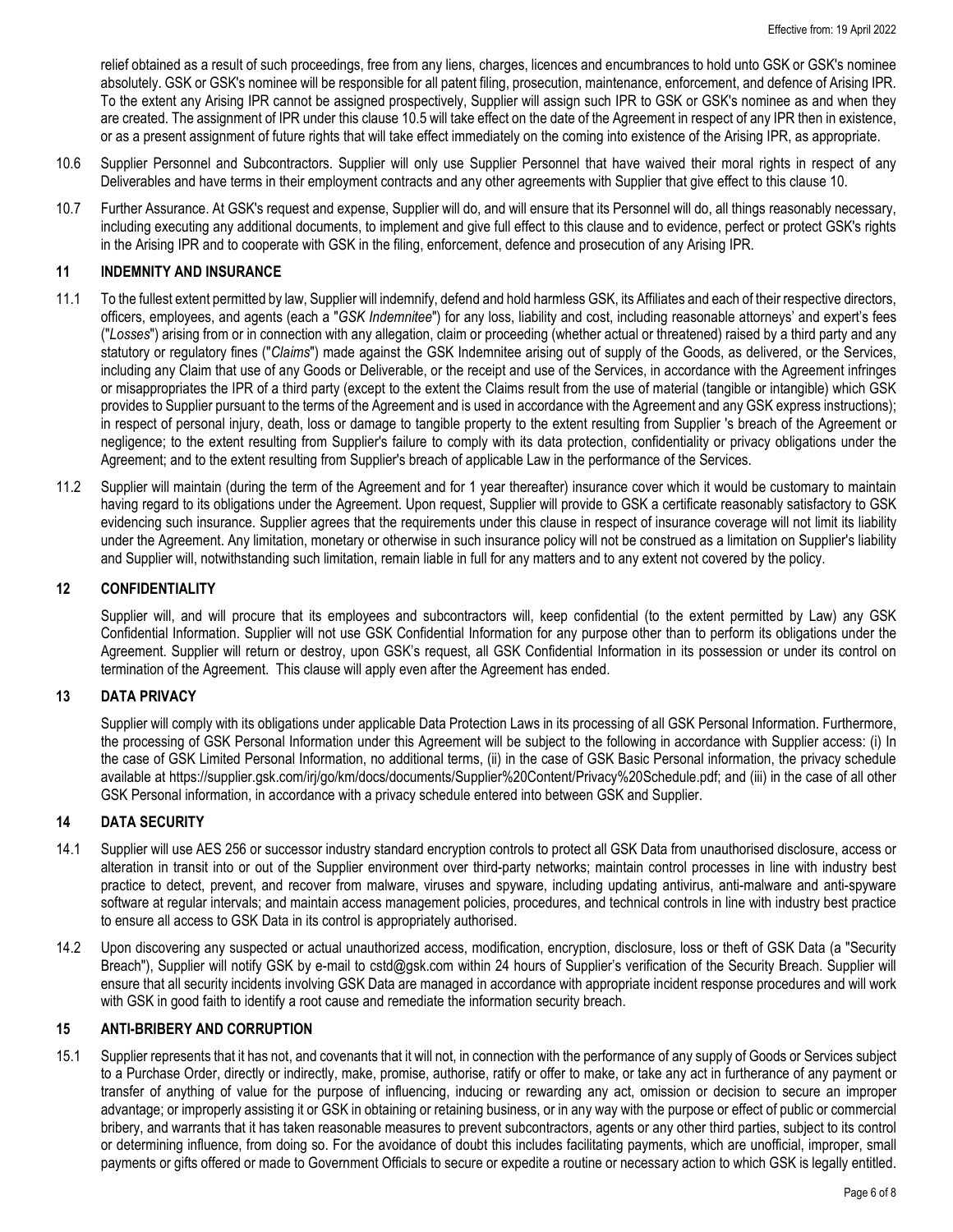- 15.2 Supplier represents and warrants that, except as disclosed to GSK in writing prior to the commencement of the Agreement: none of its significant shareholders (>25% shareholding) or senior management has influence over GSK's business; no significant shareholders, members of senior management, members of the Board of Directors, or key individuals who will be responsible for the provision of goods or services, are currently or have been in the past 2 years a Government Official with actual or perceived influence which could affect GSK business; it is not aware of any immediate relatives (e.g. spouse, parents, children or siblings) of the persons listed above having a public or private role which involves making decisions which could affect GSK business or providing services or products to, or on behalf of GSK; Supplier does not have any other interest which directly or indirectly conflicts with its proper and ethical performance of the Agreement; and it will maintain arm's length relations with all third parties with which it deals for or on behalf of GSK in performance of the Agreement. Supplier will inform GSK in writing at the earliest possible opportunity of any conflict of interest as described in this paragraph that arises during the performance of the Agreement.
- 15.3 Unless requested by and with the prior written approval of GSK, Supplier will not contact, or otherwise knowingly meet with any Government Official for the purpose of discussing activities arising out of or in connection with the Agreement. Only where expressly authorised by GSK, Supplier will in all interactions with Government Officials identify that it acts on behalf of GSK and will at all times during the term of the Agreement maintain (separately from any of its business records not relating to the Agreement) a log documenting all interactions with Government Officials on behalf of GSK or in relation to the activities arising out of or in connection with the Agreement to include, at least, the following information: the title of the Government Official with whom they interacted; the location and context in which such interaction took place; the subject matter of the interaction; and whether any transfer of value to the Government Official was made or offered and a description of the same. Supplier will provide a copy of the log referred to above to GSK upon request and no less frequently than every 6 months during the term of the Agreement.
- 15.4 Supplier, upon request by GSK, will certify that adequate anti-bribery and anti-corruption training has been provided to relevant Personnel.

## **16 ETHICAL STANDARDS AND HUMAN RIGHTS**

Supplier represents and warrants, to the best of its knowledge, that in connection with the Agreement, it respects the human rights of its staff and does not employ child labour, forced labour, unsafe working conditions, or cruel or abusive disciplinary practices in the workplace and that it does not discriminate against any workers on any ground (including race, religion, disability, gender, sexual orientation or gender identity); and that it pays each employee at least the minimum wage, provides each employee with all legally mandated benefits, and complies with the laws on working hours and employment rights in the countries in which it operates and will not use any employees to perform the Agreement who are employed under a zero hour contract. Supplier will be respectful of its employees' right to freedom of association and will encourage compliance with these standards by any subcontractor that it uses in performing its obligations under the Agreement.

## **17 TERMINATION**

- 17.1 The Agreement will terminate upon fulfilment of both parties' obligations. In addition to any other rights to terminate expressly provided in the Agreement, either party may terminate the Agreement immediately in whole or in part upon written notice if the other party commits a material breach of any provision of the Agreement that is not capable of being remedied, or if capable of being remedied, fails to remedy such material breach within 30 days following receipt of a written notice specifying the nature of the breach; or is affected by an insolvency or adjudication of bankruptcy, the filing of a voluntary petition in bankruptcy, the making of an assignment for the benefit of creditors, any substantial part of a party's assets coming under the jurisdiction of a receiver, administrator, liquidator, trustee or similar officer in an insolvency proceeding authorised by law or if proceedings are instituted against the other party for winding up or reorganisation or other relief under any insolvency law. For the purposes of the Agreement, "*insolvency*" means either (a) the party's liabilities exceed its assets, each fairly stated, or (b) the party's inability to pay its business obligations in the regular course of business.
- 17.2 GSK may terminate the Agreement with or without cause upon written notice to Supplier. GSK's only liability in respect of exercising its right to terminate without cause will be to pay such sums as are due and payable under the Agreement as at termination.
- 17.3 GSK may terminate the Agreement in whole or in part immediately upon written notice to Supplier if Supplier: violates any applicable Law in connection with the performance of its obligations under the Agreement; breaches any of its obligations under the Agreement in respect of confidentiality, data privacy (if applicable), information security, and anti-bribery and corruption; or breaches any of its obligations under or in connection with any GSK Policies.

### **18 EFFECT OF TERMINATION**

Within 7 days after termination of the Agreement for any reason, Supplier will at GSK's option and cost, deliver to GSK (or as GSK will direct) all quantities of the Goods or Deliverables in its possession which comply with the Agreement; at Supplier's cost, return to GSK all GSK Materials; and at Supplier's cost, ensure that all documents containing IPR or information of a technical nature relating to the Goods, the manufacture of the Goods and the provision of Services, or any GSK Confidential Information, are to be returned to GSK or destroyed by Supplier at GSK's option. Termination of the Agreement by GSK will be without prejudice to any other rights and remedies available to GSK.

# **19 FORCE MAJEURE**

GSK will not be in breach of the Agreement nor liable for delay in the performance, or the non-performance of any of its obligations under the Agreement if the delay or non-performance is due to a Force Majeure Event. In the event of Force Majeure Event arising, GSK may, by notice to Supplier, cancel any deliveries of Goods or Services (and the applicable Purchase Orders or parts thereof) which in GSK's opinion cannot be made within a reasonable time after the due date without incurring any liability on the part of GSK. For the avoidance of doubt, if under this